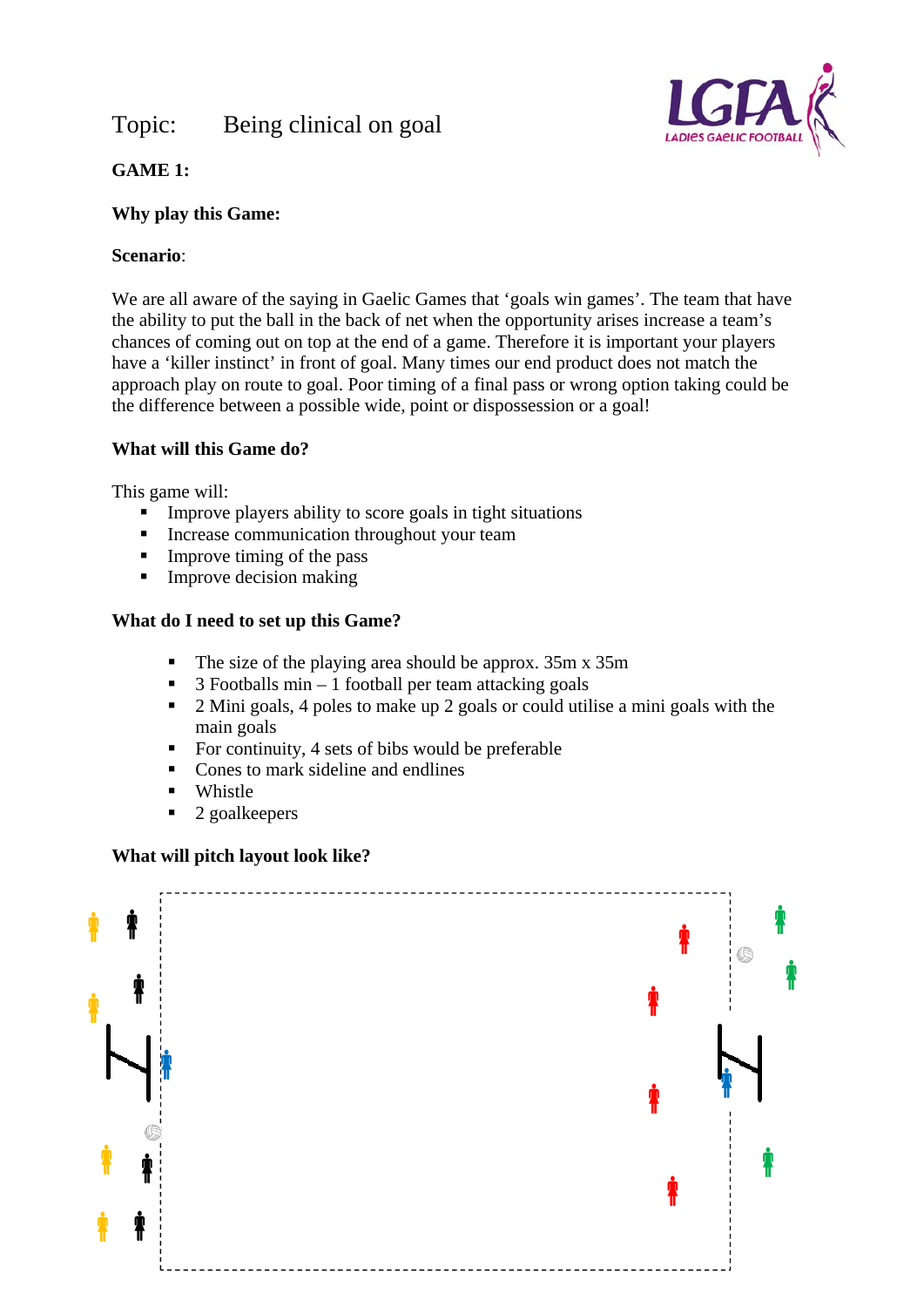### **How do you play this Game?**

### **Start of Play:**

- Play starts with a team at one end.
- They attack the goal at the other end while the other team defends

### **Rules of Play:**

- All rules of Ladies Gaelic Football can apply
- The attacking team try to score a goal in the opposing goal
- Once the Black team take a shot on goal, they then move behind end line and the next team attacks

₩

- The defending Red team then turn to prevent the green team from scoring and so on
- The Red team stays defending for one minute flat
- If the ball goes dead (score, wide, sideline) the next attacking team starts play again
- Should defending team dispossess the other during open play, the next attacking team starts play again

### **How do you score in the Game?**

■ Teams must score a goal in normal way

### **What changes can be made to the Game?**

|                  | <b>How can I make the Game Easier?</b>                                                          | <b>How can I make the Game Harder?</b>                                                                                                 |
|------------------|-------------------------------------------------------------------------------------------------|----------------------------------------------------------------------------------------------------------------------------------------|
| <b>Space</b>     | Increase the size of playing area so<br>more space for forwards to get a<br>goal                | Decrease the playing area so less space<br>for forwards to get a goal                                                                  |
| <b>Task</b>      | Team in possession are allowed to<br>carry ball to line unopposed and<br>work attack from there | Attacking team have a set time that they<br>must get a score in<br>First time football only with no solo or<br>bounce to increase pace |
| <b>Equipment</b> | Larger goals                                                                                    | Reduce size of goals                                                                                                                   |
| <b>Players</b>   | Add an extra attacker                                                                           | Add an extra defender                                                                                                                  |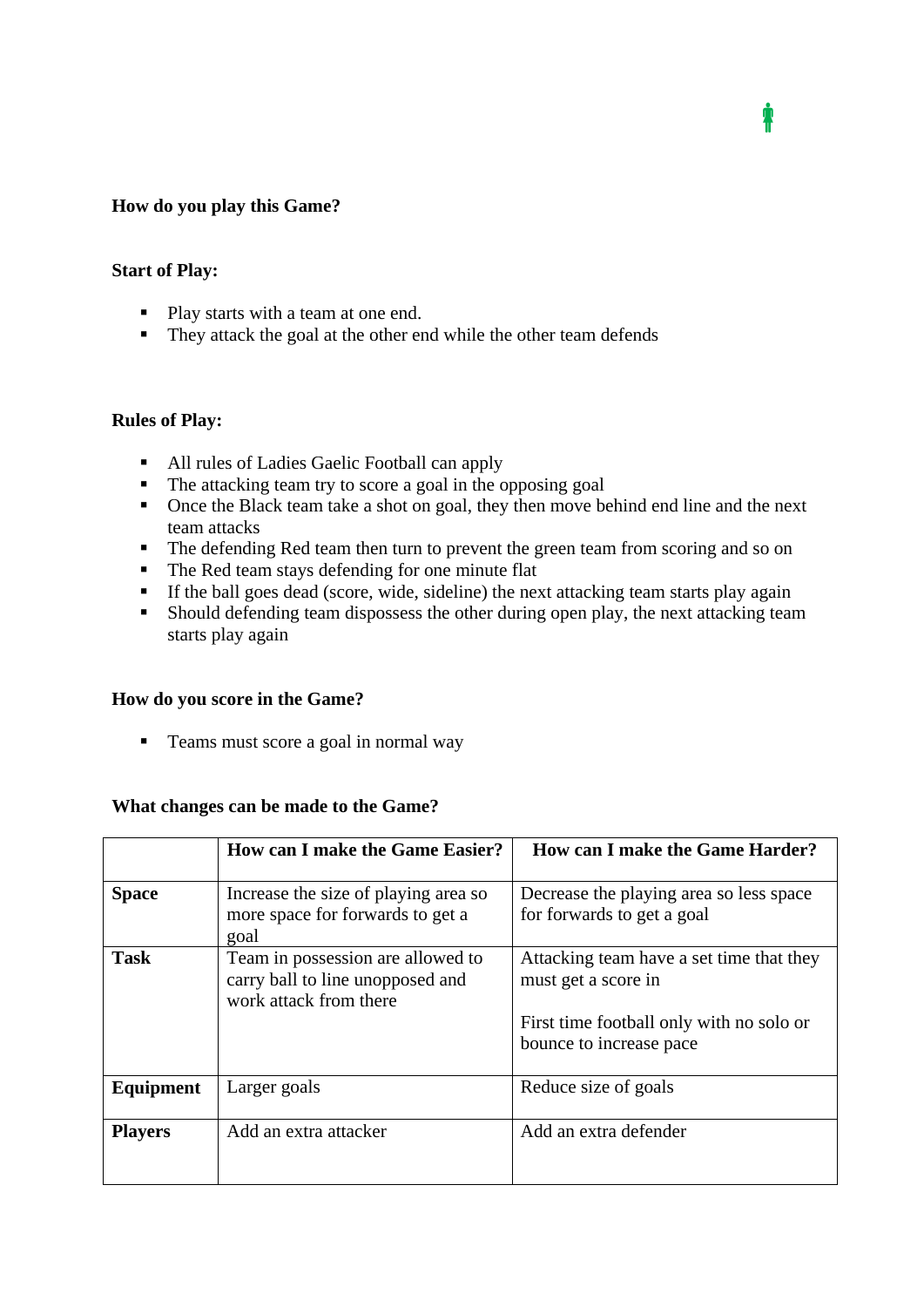| Problem                               | <b>Solution</b>                                                                                                                                    |
|---------------------------------------|----------------------------------------------------------------------------------------------------------------------------------------------------|
| Team too slow to attack               | Remove solo and bounce to ensure all                                                                                                               |
|                                       | first time play                                                                                                                                    |
|                                       | Put a time limit on forwards scoring                                                                                                               |
| Lack of movement of players to create | Players must be moving when receive                                                                                                                |
| space                                 | ball and also to get into space to look for                                                                                                        |
|                                       | a pass                                                                                                                                             |
|                                       | Sometimes a player may make a run but<br>does not receive the ball but in turn has<br>drawn a defender to create extra space for<br>their teammate |
| Lack of composure in front of goals   | Important attacking player picks a spot,<br>stays concentrated and finds spot with the<br>ball                                                     |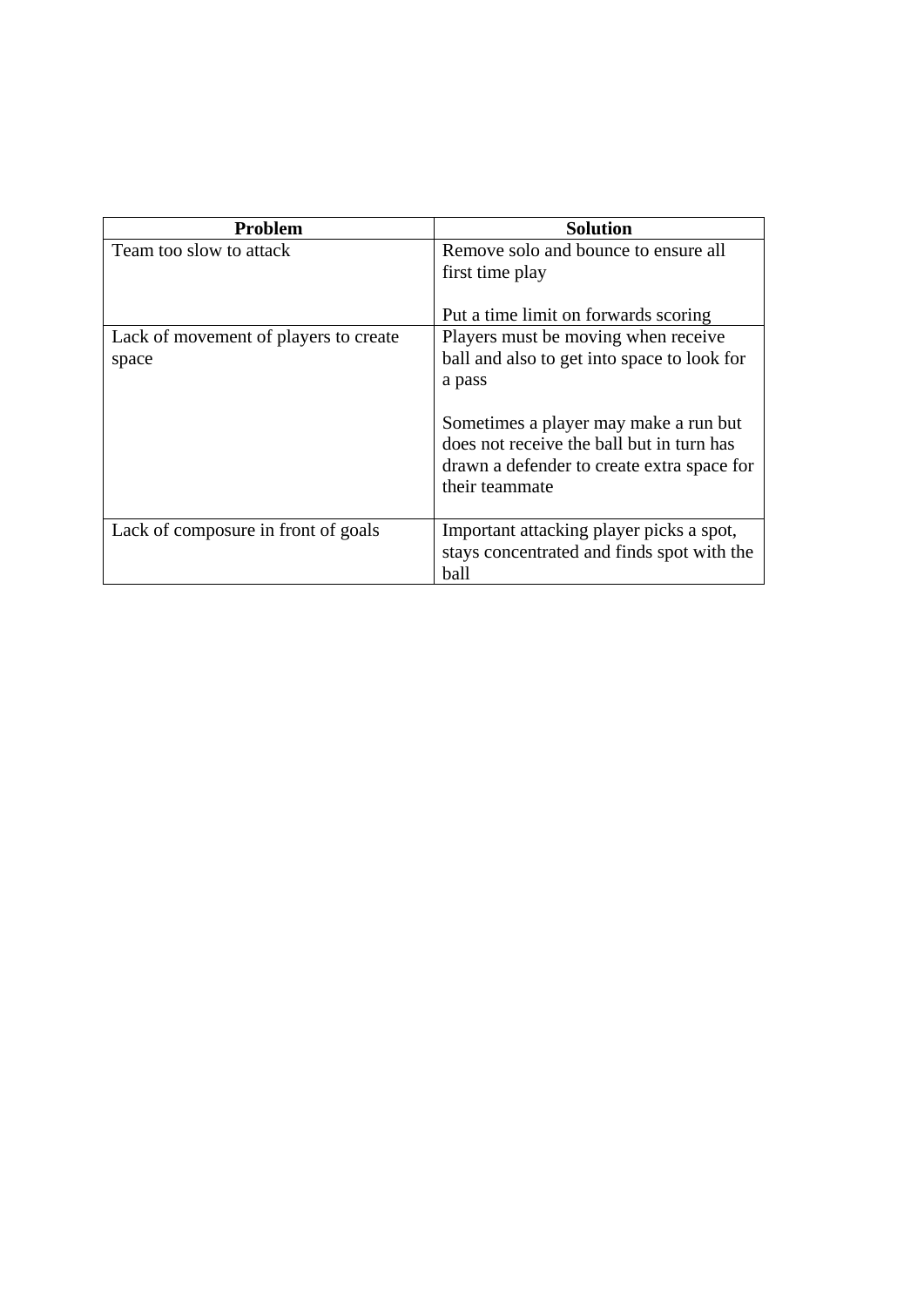

# *Topic:* Being clinical on goal

# **GAME 2:**

# **What will this Game do?**

This game will:

- $\blacksquare$  Improve players team play
- Develop communication with your players
- Reward players that maintain possession and score
- **IMPROVE DECISION making and timing of passes**

### **What do I need to set up this Game?**

- $\blacksquare$  The size of the playing area should be approx. 40m x 40m
- $\overline{\phantom{a}}$  3 Footballs min 1 football during play and one football at either goal
- <sup>2</sup> Mini goals, 4 poles to make up 2 goals or could utilise a mini-goals with the main goals.
- 2 teams wear bibs
- Cones to marked sideline and endlines
- Whistle
- $\blacksquare$  2 goalkeepers



# **What will pitch layout look like?**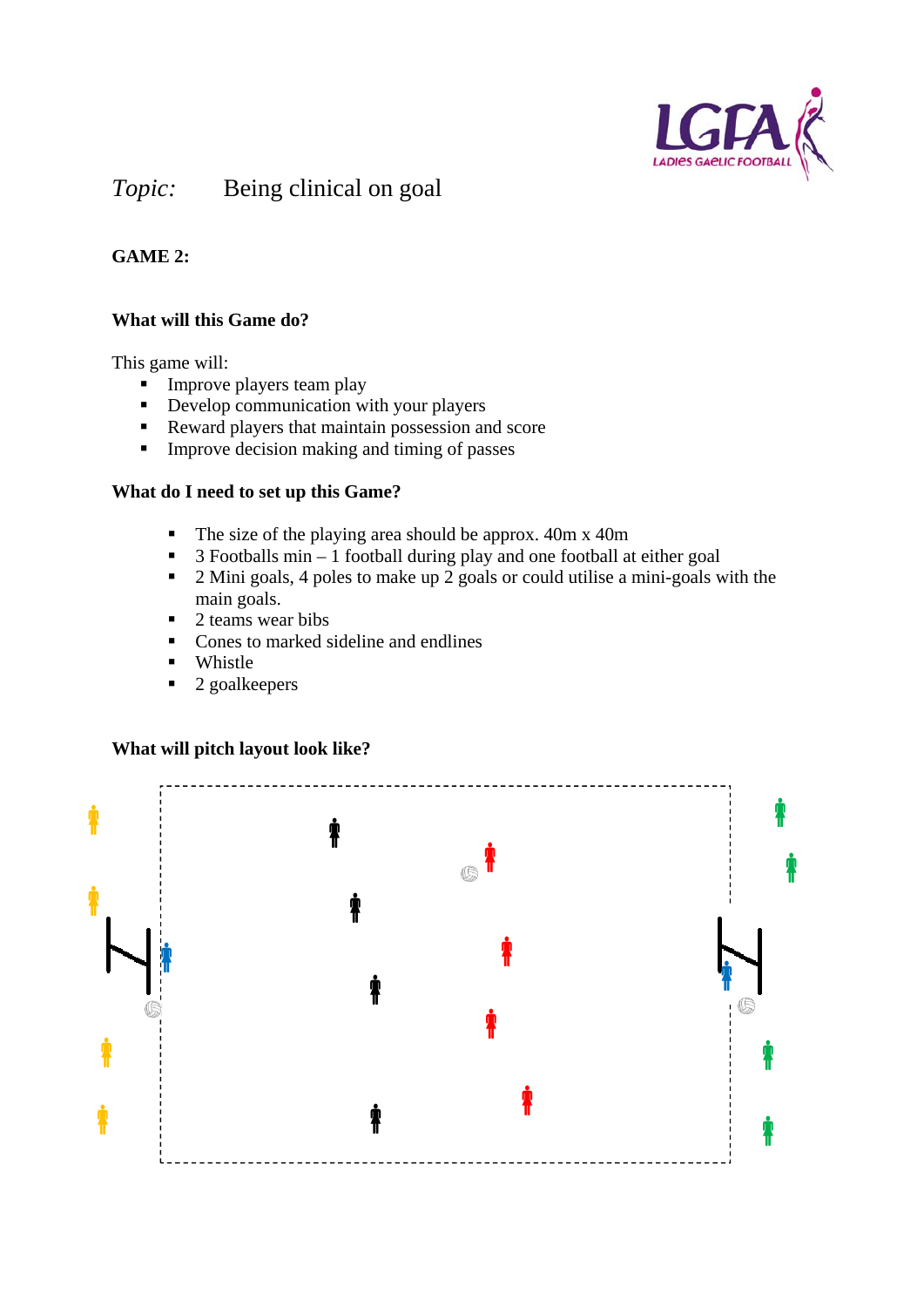## **How do you play this Game?**

### **Start of Play:**

- Divide Players into four teams
- Two teams commence game with coach throwing up ball between them in the middle while other two teams rest

## **Rules of Play:**

- Two teams play match and first to score three consecutive goals are winners
- Team that scores retrieves the ball from goalkeeper to continue game and proceeds to attack opposite goal
- If team loses possession then opposing team must attack into opposite goal
- $\blacksquare$  Handpassing only No Solo, hop or kickpassing

## **How do you score in the Game?**

■ Team must score a goal

## **What changes can be made to the Game?**

|               | <b>How can I make the Game Easier?</b>                           | <b>How can I make the Game Harder?</b>                                     |
|---------------|------------------------------------------------------------------|----------------------------------------------------------------------------|
| <b>Space</b>  | Decrease playing area (this will<br>reduce the pace of the game) | Increase playing area (this will increase<br>the pace of the game)         |
| <b>Task</b>   | Players are allowed to solo/hop the<br>ball once                 | Use weaker side (e.g. left hand only)                                      |
|               |                                                                  | All players on team must touch the ball<br>before team is allowed to score |
| Equipment     | Use more markers for extra goals                                 | <b>Smaller Targets</b>                                                     |
| <b>People</b> | More players per team                                            | Less players per team                                                      |

### **What are the Common Problems to watch out for:**

| <b>Problem</b>              | <b>Solution</b>                                                                              |
|-----------------------------|----------------------------------------------------------------------------------------------|
| Lack of movement of players | Players must be moving when receive<br>ball and also to get into space to look for<br>a pass |